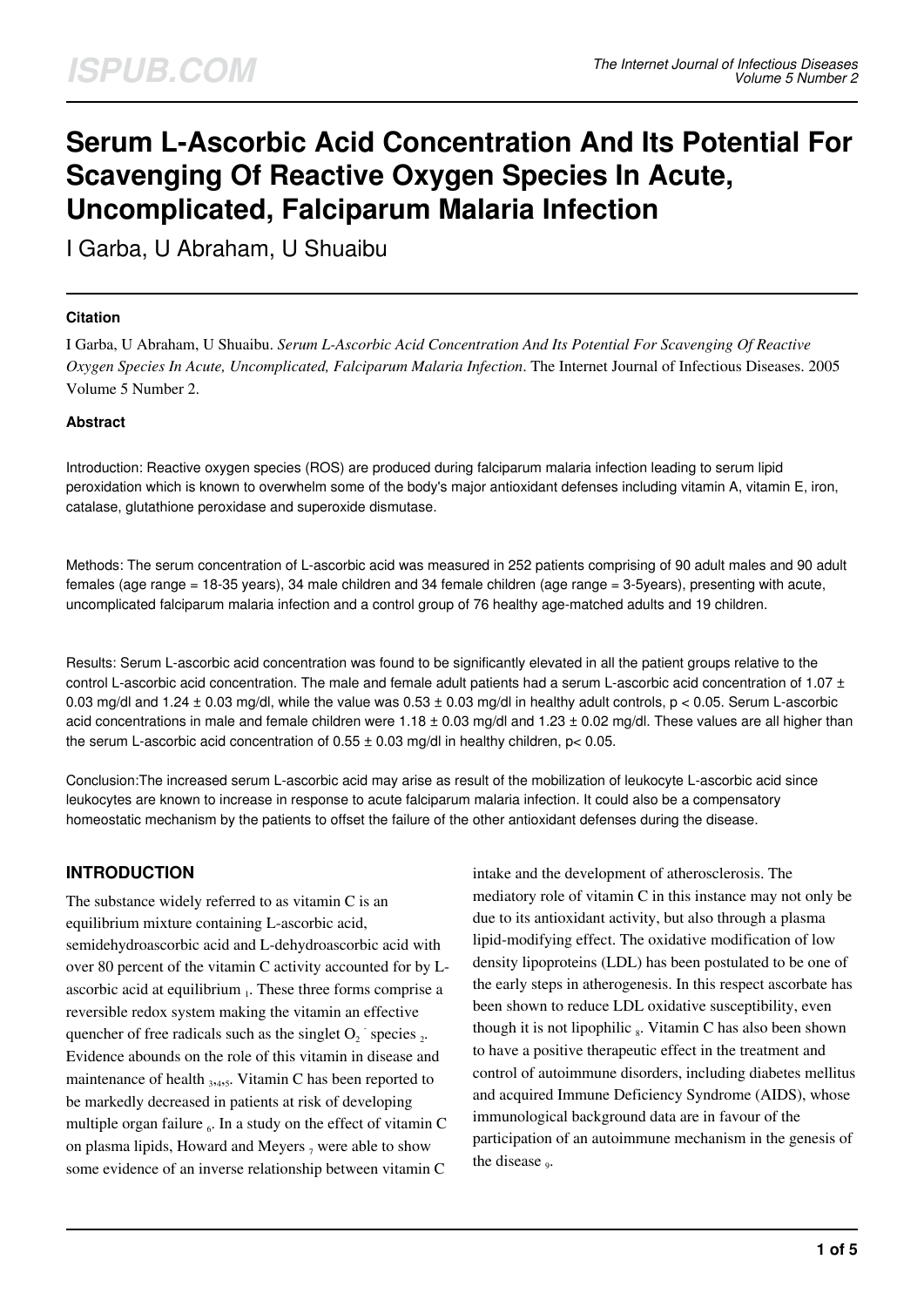Endothelium-dependent vasodilatation is an also known to be impaired in humans with diabetes mellitus via inactivation of endothelium-derived nitric oxide by oxygenderived free radicals. Vitamin C has been reported to improve this condition, thus further supporting the hypothesis that nitric oxide inactivation by oxygen-derived free radicals contributes to abnormal vascular reactivity in diabetes  $_{10}$ . Paolisso et al.  $_{11}$  have also been able to show that chronic vitamin C administration improves whole body glucose disposal and non-oxidative glucose metabolism in aged non-insulin dependent (type II) diabetic patients. Similarly, a high vitamin C intake has been documented to reduce the risk of cartilage loss and progression in people with osteoarthritis  $_{12}$ . Thus the specific objective of this work was to assess the serum concentration of L-ascorbic acid in patients presenting with acute, uncomplicated falciparum malaria infection with the aim of establishing its adequacy and availability for reactive oxygen species scavenging or need for supplementation during the disease.

## **PATIENTS AND METHODS STUDY LOCALE**

The southern and northern limits of Bauchi State, Nigeria, where the study was conducted are demarcated by latitudes 9°30' North and 10°30' North respectively. Its Western and Eastern limits are bounded by longitudes 8°45' East and 11°0' East respectively. Two thirds of the land area is in the south of latitude 11°15'.

## **PATIENTS AND STUDY DESIGN**

Patient selection and pre-qualification was done by simple random sampling of individuals presenting at the Bauchi Specialist Hospital Outpatient Department with a history of fever and malaise within a period of 1-7 days, and who were confirmed to be infected with the falciparum malaria parasite by microscopic examination of Giemsa stained thin blood slides. None of the patients and controls had taken any form of vitamin C supplementation within a period of one week prior to participation in the study. Based on the above criteria, 252 patients were found to be qualified for participation in the study. The qualified patients consisted of a group each of 90 adult males and females in the age range of 18-35 years. A control group of 76 age-matched healthy adults and 19 children were also enrolled for comparative purposes. Selection with this age group was to avoid agedependent fluctuations in serum L-ascorbate concentration. The children consisted of two groups each comprising of 34 males and females and a control group of 19 children all in

the age range of 3-5 years.

### **SERUM SAMPLE COLLECTION AND PREPARATION**

Blood samples from each of the participants were collected between the hours of 9.00 a.m. and 11.00 a.m. by venepuncture of the antecubital vein into clean, sterile, plastic centrifuge tubes. The samples were centrifuged at 3000g for ten minutes after clotting. Sera was collected by aspiration using a Pasteur pipette and assayed within 24 hours.

## **ASSAY FOR SERUM L-ASCORBIC ACID**

Serum L-ascorbic acid concentration was measured using the 2,6-dichlorophenolindophenol method  $_{13}$ .

## **STATISTICAL ANALYSIS**

Data was analyzed using the MINITAB-10 Statistical Software. Results are expressed as mean ± SEM. Comparison of mean serum L-ascorbic acid concentration between the control group and patients were done using oneway analysis of variance (ANOVA). Where P values are < 0.05, the Duncan's Multiple Range Test was used to test the difference between pair of means. p values < 0.05 were considered significant.

## **ETHICS**

This work was conducted in accordance with the CIOMS / WHO International Guidelines for the Conduct of Research Involving Human Subjects  $_{14}$ .

## **RESULTS**

Results obtained showed a significantly higher serum Lascorbic acid concentration in all categories of falciparum malaria patients as shown in tables 1 and 2.

#### **Figure 1**

Table 1: Serum L-ascorbic acid concentration in adult malaria patients and control.

| Subjects                           | Mean ±     |
|------------------------------------|------------|
| <b>SEM</b>                         |            |
| Control (adults)                   | $0.53 +$   |
| $0.03^{*a}$                        |            |
| Adult male patients<br>$0.03^{*b}$ | $1.07 +$   |
| Adult female patients              | $1.24 \pm$ |
| $0.03*$                            |            |
|                                    |            |

' p < 0.05 (ANOVA)

b, c significantly different from <sup>a</sup> (P < 0.05, LSD)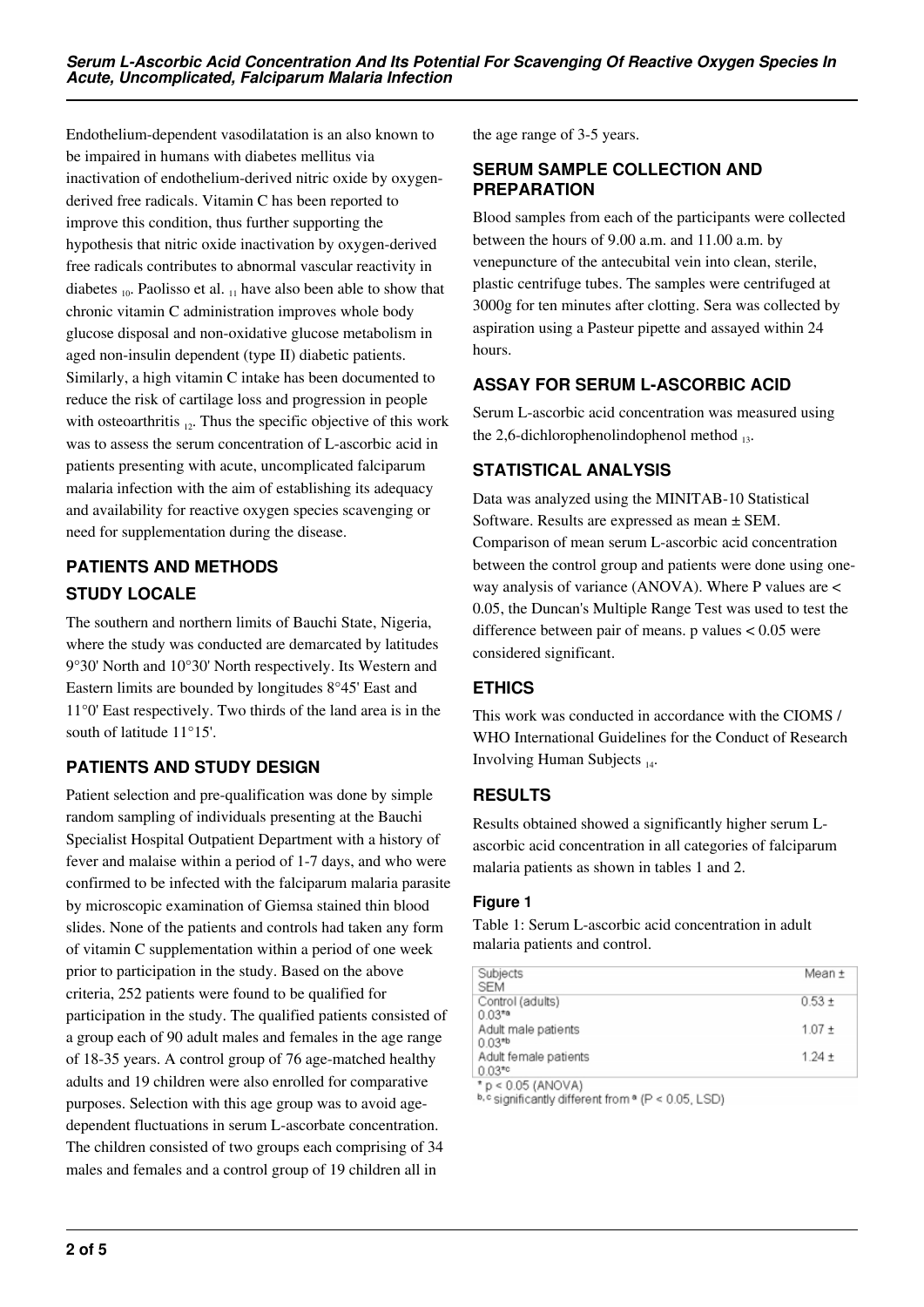## **Figure 2**

Table 2: Serum L-ascorbic acid concentration in infected children and control.

| Subjects                                                                                                                                               | Mean ±     |
|--------------------------------------------------------------------------------------------------------------------------------------------------------|------------|
| <b>SEM</b>                                                                                                                                             |            |
| Control (children)                                                                                                                                     | $0.55 \pm$ |
| $0.03$ <sup>#a</sup>                                                                                                                                   |            |
| Male children, patients                                                                                                                                | $1.18 +$   |
| $0.04$ <sup>#b</sup>                                                                                                                                   |            |
| Female children, patients                                                                                                                              | $1.23 +$   |
| $0.02$ <sup>#c</sup>                                                                                                                                   |            |
| $p$ = 0.05 (ANOVA)                                                                                                                                     |            |
| $h \wedge \ldots \wedge h$ and $h \wedge \ldots \wedge H$ are $h \wedge \ldots \wedge h$ and $h \wedge \ldots \wedge h$ and $h \wedge \ldots \wedge h$ |            |

b, c significantly different from <sup>a</sup> (P < 0.05, LSD)

Mean serum L-ascorbic acid in both adult male and female patients was over twice the control serum L-ascorbic acid concentration of  $0.53 \pm 0.03$  mg/dl, p < 0.05, table 1. A similar pattern was obtained among children presenting with acute, uncomplicated falciparum malaria infection, with values being twice above the control serum L-ascorbic acid concentration of  $0.55 \pm 0.03$  mg/dl, p < 0.05, table 2. Among the patients, no difference was found to exist in the mean serum L-ascorbic acid concentration although the value was higher among females (both adults and children) relative to their male counterparts.

### **DISCUSSION**

Potentially damaging free radicals or reactive oxygen species are produced in cells under normal conditions through either homolytic cleavage of a covalent bond, univalent oxidation or reduction  $_{15}$ . Such free radicals, particularly reactive oxygen species have been implicated in the pathogenesis of various diseases, including atherosclerosis, diabetes mellitus, cancer and Parkinson's disease  $16,17,18,19$ . In particular, lipid peroxidation induced by free radicals is believed to be one of the major causes of cell membrane damage, leading to cell lysis and dysfunction  $_{20}$ . Free radical defenses in the body comprise of a complex antioxidant system including vitamins A, E and C, glutathione and enzymatic antioxidants such as glutathione reductase, glutathione peroxidase, superoxide dismutase and catalase  $_{15}$ ,  $_{2122}$ . Biologically, free radicals are known to exert some physiological functions in the body such as biosynthesis, detoxification and microorganism clearance  $_{23,24}$ . Therefore it is the duty of the antioxidant defenses to maintain normal homeostatic balance between free radical production and clearance. During acute falciparum malaria infection the host immune system is activated, leading to the release of reactive oxygen species. Specifically, macrophage-generated oxygen species are known to function as non-specific effector molecules in their defense arsenal <sub>25</sub>.

In performing their protective role of destroying parasitized red blood cells, macrophage-generated reactive oxygen species also affect non-parasitized cells leading to the accumulation of organic peroxides and oxidation of membrane lipids  $_{26}$  and cellular destruction. This state of oxidant-induced stress has been known to occur in malaria patients as evidenced by the increased serum levels of malondialdehyde (MDH) in this disease  $_{27}$ . Equally striking is the failure of some key antioxidant defenses such as vitamin E, serum iron glutathione peroxidase and superoxide dismutase in maintaining reactive oxygen species homeostasis during malaria infection  $_{25}$ . The observed increase in serum L-ascorbic acid can arise as a result of the mobilization of the available stores of this vitamin from the patient's leukocytes whose population and activity is known to increase in response to acute falciparum malaria infection. This leukocyte L-ascorbate mobilization can serve as a compensatory mechanism by the host to mitigate the effect of the potentially hazardous failure of the antioxidant defenses earlier mentioned. Because L-ascorbate is now primarily channeled to providing first protection against antioxidant damage, it is not available to carryout its other role of regenerating the metabolically active form of vitamin  $E_{15}$ as evidenced by the reported decrease in serum vitamin E concentration in malaria infection  $_{27}$ . Although some studies exist which report decreased serum L-ascorbate in falciparum malaria infection  $_{28}$ . The low serum ascorbate is a reflection of the severity of the infection which has progressed to severe or complicated malaria with multiple organ involvement and a complex scenario of pathogenic determinants each uniquely capable of significantly contributing to the body reactive oxygen species pool  $_{29,30,31,32}$ . The increase in L-ascorbate concentration observed in this study should not be seen as adequate considering the failure of the other antioxidant defenses. L-ascorbate supplementation is suggested to augment existing serum levels taking into cognizance the potentially vital role of this vitamin in the scavenging of reactive oxygen species produced in acute, uncomplicated falciparum malaria infection.

#### **References**

1. England S, Seifter S. The biochemical functions of ascorbic acid. Ann Rev Nutr 6 (1986) 365-406. 2. Frei B. Reactive oxygen species and antioxidant vitamins: mechanisms of action. Am J Med 97(1994) 34-55. 3. Negri E, La Vecchia C, Franceschi S, et al. Intake of selected micronutrients and risk of endometrial carcinoma. Cancer 77 (1996) 917-923.

4. Sardesai VM. Role of antixidants in health maintenance.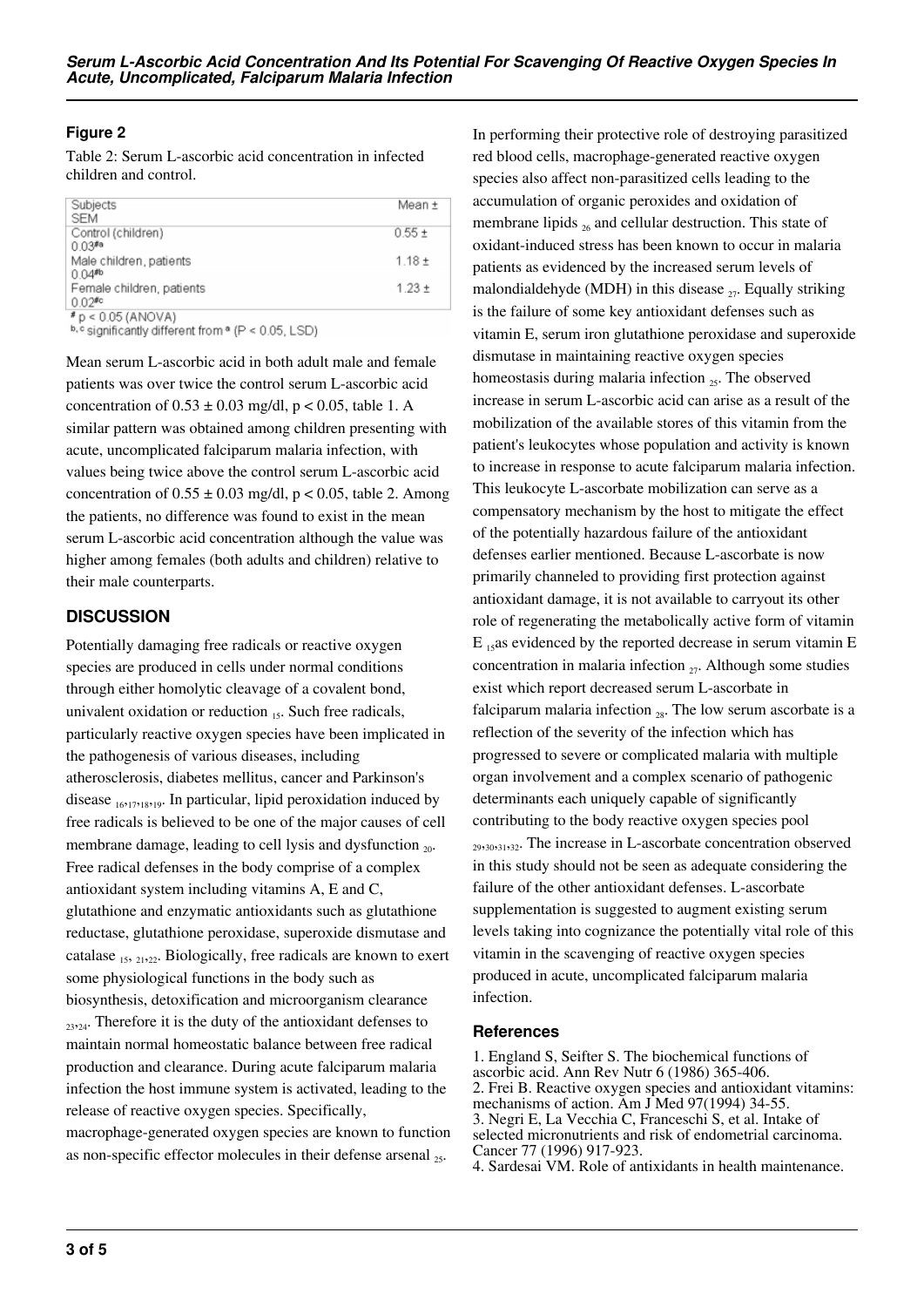Nutr Clin Pract 10 (1995) 19-25.

5. Klenner RF. Significance of high daily intake of ascorbic acid in preventive medicine. J Int Acad Prev Med 1(1974) 45-69.

6. Borrelli E, Roux-Lombard P, Grau GE, Girardin E, Ricou B, Dayer J, Suter PM. Plasma concentrations of cytokine, their soluble receptors, and antioxidant vitamins can predict the development of multiple organ failure in patients at risk. Crit Care Med 24 (1996) 392-397.

7. Howard PA, Meyers DG. Effect of vitamin C on plasma lipids. Ann Pharmacother 29 (1995) 1129-1136.

8. Jialal I, Fuller CJ. Effect of vitamin E, vitamin C and beta-carotene on LDL oxidation and atherosclerosis. Can J Cardiol 11Suppl G (1995) 97G-103G.

9. Kodama M, Kodama T. Vitamin C and the genesis of autoimmune disease and allergy (review). In Vivo 9(1995) 231-238.

10. Ting HH, Timimi FK, Boles KS, et al. Vitamin C improves endothelium-dependent vasodilation in patients with non-insulin-dependent diabetes mellitus. J Clin Invest 97(1996) 22-28.

11. Paolisso G, Balbi V, Volpe C, et al. Metabolic benefits deriving from chronic vitamin C supplementation in aged non-insulin dependent diabetics. J Am Coll Nutr 14 (1995) 387-392.

12. McAlindon TE, Jacques P, Zhang Y, et al. Do antioxidant micronutrients protect against the development and progression of knee osteoarthritis? Arthritis Rhuem 39(1996) 684-656.

13. Plummer D. Introduction to practical Biochemistry. Oxford: Oxford University Press: 1971: 293.

14. Council of International Organization of Medical Sciences / World Health Organization (CIOMS/WHO) (1993). International Ethical Guidelines for Biomedical Research Involving Human Subjects. Geneva, Switzerland. 15. Combs GF. The vitamins: Fundamental aspects in nutrition and disease. Academic Press Inc. San Diego, California, 1992.

16. Plachta H, Bartkowska E, Obara A. Lipid peroxides in blood from patients with atherosclerosis of coronary and peripheral arteries. Clin Chim Acta 211(1992) 101-102. 17. Mahboob M, Rahman MF, Grover P. Serum lipid peroxidation and antioxidant enzyme levels in male and female diabetic patients. Singapore Med J 46 (2005) 322-324.

18. Sudha K, Rao AV, Rao A. Oxidative stress and antioxidants in epilepsy. Clin Chim Acta 303 (2001) 19-24.

19. Sudha K, Rao AV, Rao S, Rao A. Free radical toxicity and antioxidants in Parkinson's disease. Neurol India 51(2003) 60-61.

20. Barber AA, Berheim F. Lipid peroxidation its measurement occurrence and significance in animal tissues. Adv Gastroenterol Res 2 (1967) 355-403.

21. Halliwell B, Gutteridge JMC. The antioxidants of human extracellular fluids. Arch Biochim Biophys 280 (1990) 1-8. 22. Du WD, Yuan ZR, Sun J, Tang JX, Cheng AQ, Shen DM, Song XH, Yu XF, Zheng SB. Therapeutic efficacy of high dose vitamin C on acute pancreatitis and its potential mechanisms. World J Gastroenterol 11 (2003) 2565-2569. 23. Braganza JM, Scott P, Bilton G, Schofield D, Chaloner C, Shiel N, Hunt LP, Bottiglieri T. Evidence for early oxidative stress in acute pancreatitis. Clues for correction. Int J Pancreatol 17 (1995) 69-81.

24. Wereszczynska S, Dabrowski A, Jedynak M, Gabryelewicz A. Oxidative stress as an early prognostic factor in acute pancreatitis (AP): its correlation with serum phospholipase A2 (pla2) and plasma polymorphonuclear elastase (PMN-E) in different severity forms of human AP. Pancreas 17(1998) 163-168.

25. Kulkarni AG, Suryakar AN, Sardeshmukh AS, Rathi DB. Studies on biochemical changes with special reference to oxidant and antioxidants in malaria patients. Indian J Clin Biochem 18(2003) 136-149.

26. Rath RN, Panigrahi N, Das BK, Das BK. Lipid peroxidation in acute falciparum malaria. Ind J Med Res 93 (1991) 303-305.

27. Nanda R, Mishra PK, Das UK, Rout SB, Mohapatra PC, Panda A. Evaluating role of oxidative stress in determining the pathogenesis of falciparum malaria induced acute renal failure. Indian J Clin Biochem 19(2004) 93-96. 28. Egwunyenga AO, Isamah G, Nmorsi PO. Lipid

peroxidation and ascorbic acid levels in Nigeria children with acute falciparum malaria. African J Biotech 3 (2004) 560-563.

29. Sitprija V. Nephrology forum: Nephropathy in falciparum malaria. Kidney Int 34 (1988) 867-877. 30. Sharma AK, Arora M, Gupta R, Makkad RK, Gupta HP. Free radicals in acute renal failure due to falciparum malaria. Indian J Nephrol 8(1998) 101-103.

31. Barsoum RS. Malarial acute renal failure. J Am Soc Nephrol 11(2000) 2147- 2151.

32. Mohan K, Dubey ML, Ganguly NK, Mahajan RC. Plasmodium falciparum- induced perturbations of erythrocyte antioxidant system. Clin Chim Acta 209 (1992) 19-26.